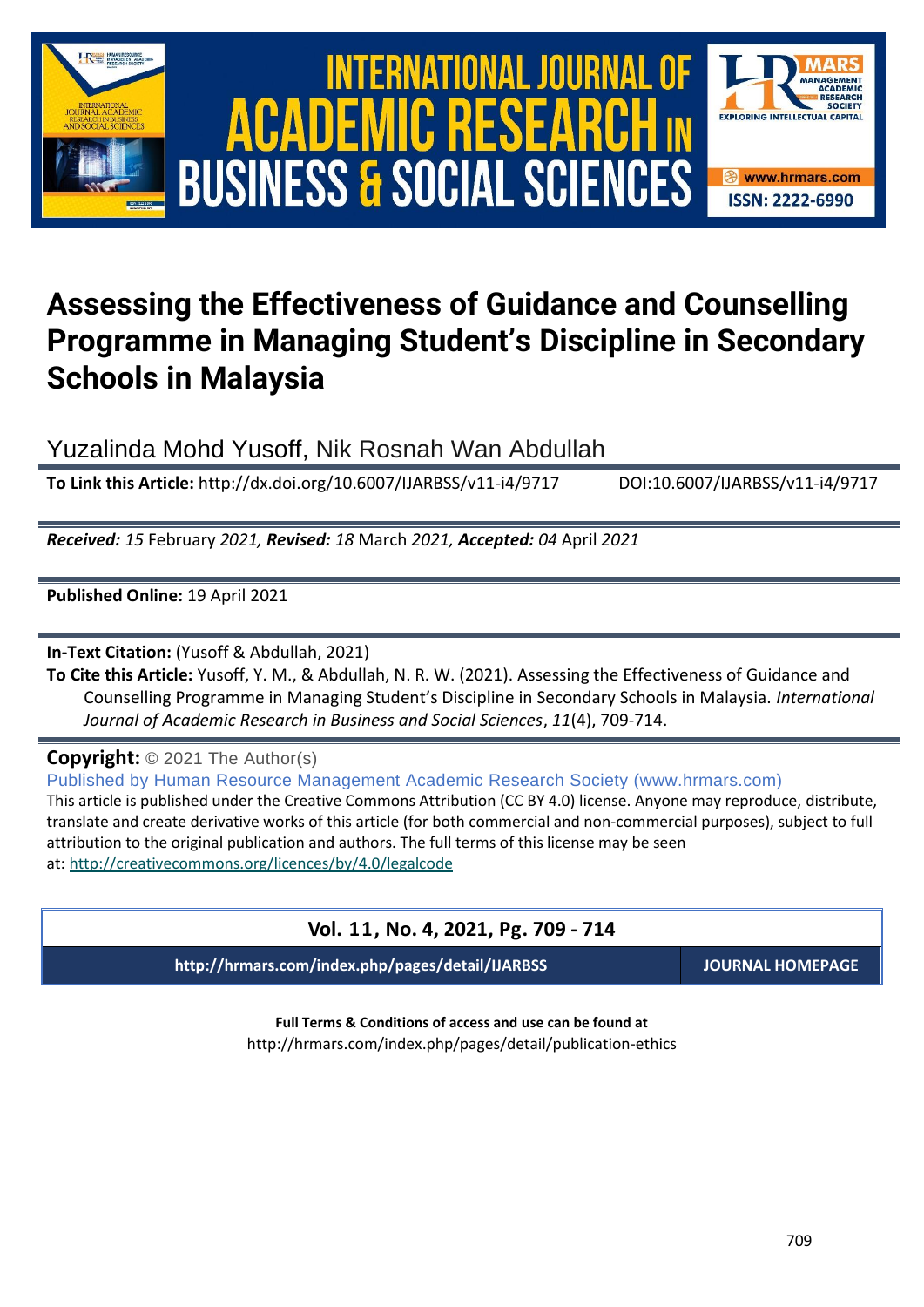

## **Assessing the Effectiveness of Guidance and Counselling Programme in Managing Student's Discipline in Secondary Schools in Malaysia**

## Yuzalinda Mohd Yusoff

Department of Graduates School of Business, Universiti Tun Abdul Razak, 195A, Jalan Tun Razak, 50400, Kuala Lumpur, Malaysia

## Nik Rosnah Wan Abdullah

Professor, Programme Director, Department of Graduates School of Government, Universiti Tun Abdul Razak, 195A, Jalan Tun Razak, 50400, Kuala Lumpur, Malaysia Email: yuzalinda1811@ur.unirazak.edu.my

#### **Abstract**

The purpose of this study is to investigate the effectiveness of the guidance and counselling programme to manage student discipline in secondary schools in Malaysia. The study examined how secondary schools implemented the guidance and counselling strategy to maintain positive discipline. The goal of this study is to assess the performance of counsellors in addressing the disciplinary issues. It is also to explore how counsellors developed their approach in conducting their counselling with their student. This study was carried out to achieve the objectives to evaluate the effectiveness of Guidance and Counselling Services and the impact on their student. Then it is to identify the types of guidance and counselling services provided in the schools. Also, it will discuss about the challenges confront by the counsellors in the counselling duties. It adopted a qualitative approach and employed an interview design. Consequently, a qualitative approach is considered here as the best means to answer the studies research question. Qualitative approaches focus more on processes rather than on products.

**Keywords:** Guidance and Counselling, Disciplinary, Programme, Secondary School, Effective.

#### **Introduction**

Guidance and counseling services are important aspects of the school system. It is not just for students who are involved in disciplinary issues, but also for the positive development of individuals. It is based on the main types of mentoring and counseling programs conducted in the school. In management, there are several components that teachers need to implement before planning a thorough guidance and counseling program. School counsellors must lead the programme, make decisions, issue guidelines, integrate program management procedure and improve motivation and counseling. Then they have to evaluate the effectiveness of the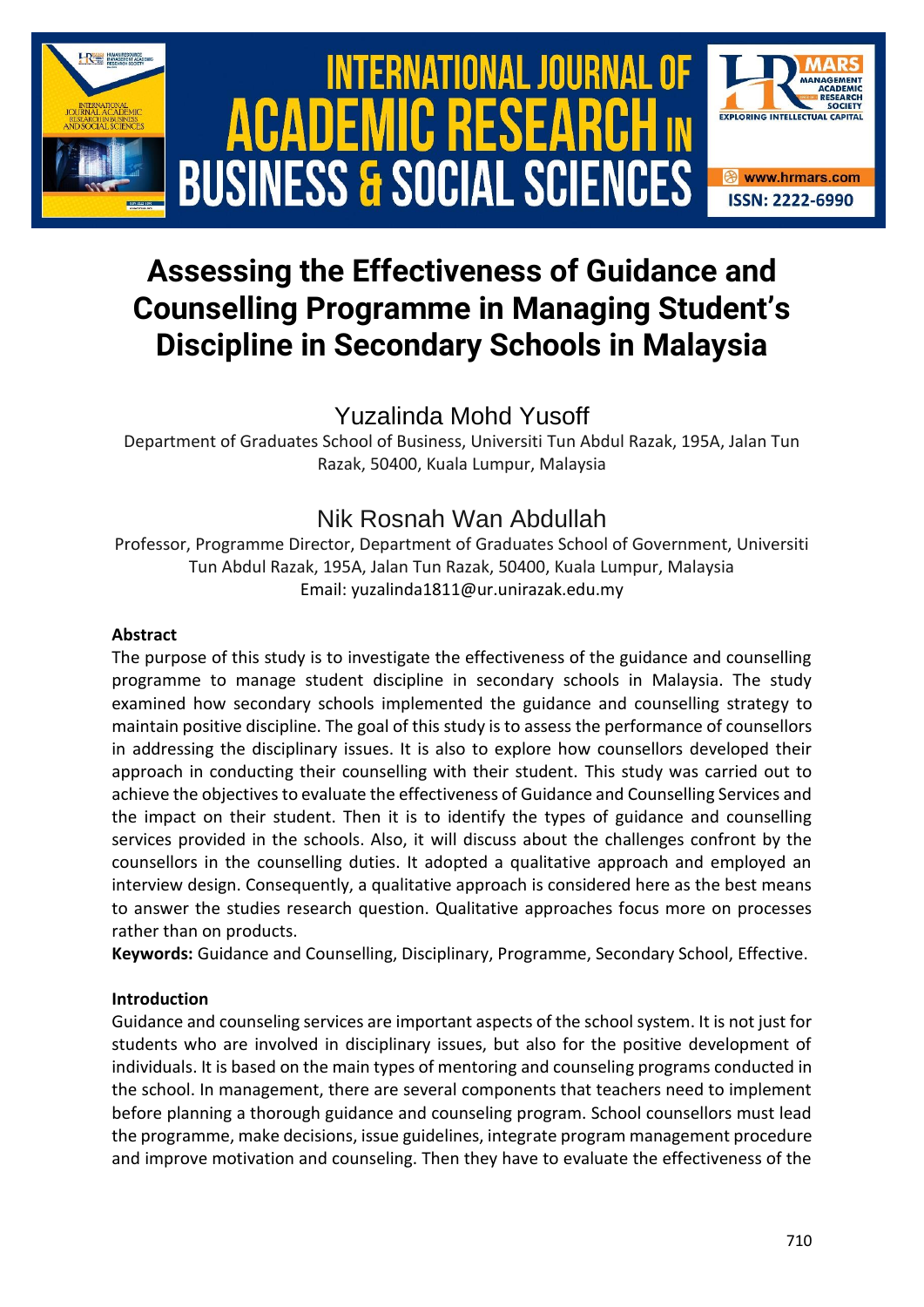program, identify weaknesses and problems encountered and act to address them (Amat, 2019).

#### **Background**

School counsellors in Malaysia, for instance, routinely encounter various social problems such as truancy, drug abuse, smoking, fighting, bullying, verbal and physical violence, vandalism and other destructive behavior that can impede students' academic success. This is because of the physiological and psychological changes they undergo.

The latter include questioning of family values, of self-concept, personality development, and emotional experiences. Due to this social emotional challenges that majority of students have been experiencing in schools, governments across the world saw the need for introduction of guidance and counselling services in secondary schools (Kanus, 2017).

The Education Ministry has identified a total of 402 schools nationwide as hotspots for disciplinary and drugs problems (New Straits Times, August, 2017). There are two main aims for the implementation of discipline in schools. The first aim relates to safety of the school community, i.e. students and teachers. The second is to provide a conducive learning environment that can ensure effective teaching and learning. This is because effective behavioral management either directly or indirectly paves the way for better academic success in schools (Lee, 2017).

#### **Theoretical Framework**

School discipline problems have increasingly become issues that must be addressed by all parties. If this disciplinary issue is not addressed, it may cause damage to religion, race, and nation. Prevention and treatment strategies must fit with the types of discipline problems that exist. Therefore, a counseling approach should be reviewed comprehensively to enable interventions carried out to bring positive changes to the student that have discipline problems (Jusoh et al., 2011).

For this study, as a theoretical framework is concern, this study used CTRT (Choice Theory Realty Therapy). CTRT was chosen for a detailed discussion about psychology and how counsellors can help students with problems of discipline based on their quality world, basic needs, total behaviour, and the real world. Choice Theory and Reality Therapy or CTRT was developed by William Glasser who had his doctorate clinical psychology (Glasser, 1998).

This study uses Choice Theory Reality Therapy (CTRT) because according to (Ahmad et al., 2016) it stressed that Choice Theory emphasizes that individual behavior is derived entirely from the individual's internal world (quality world). For external world (real world) gives effect to the individual after he chooses what is best for him. Internal world (quality world) consists of five basic needs that are love and belonging, power, freedom, fun and survival.

#### **CIPP Model for School Evaluation as a Framework**

CIPP model consists of three elements, namely Context, Input Process, Product approach, developed by Stufflebeam (1983). It basically provides a very systematic way of looking at many different aspects of the program development process. Although originally advocated for program development process, it can be effectively used for counselling evaluation. For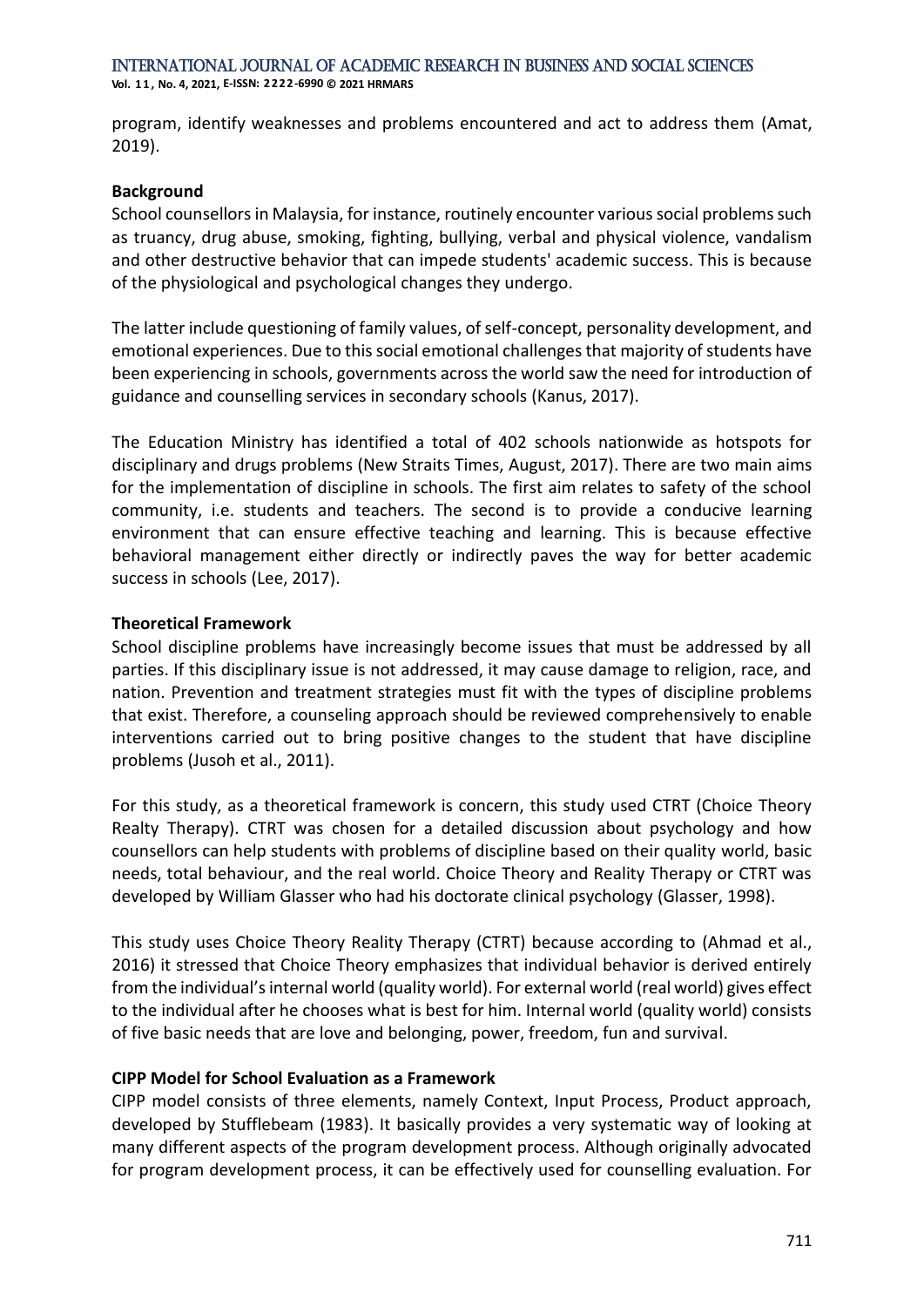International Journal of Academic Research in Business and Social Sciences **Vol. 1 1 , No. 4, 2021, E-ISSN: 2222-6990 © 2021 HRMARS**

school guidance and counselling the kind of knowledge, skills, attitudes, habits that students acquire in their educative process is the actual product.

Furthermore as stated by Sugiyo & Muslikah (2018) the action can be made in four parts (Context-Input-Process-Product), the result of environment (context), decision on the source (input), decision on the implementation of the (process) decision on results (product) by Stufflebeam (2003), the main purpose of this assessment is to measure, translate, and validate the course of the program.

#### **Counseling Program Evaluation Cycle**

The Accountability Bridge Counselling Program Evaluation Model is a program evaluation that can be used to aid school counselors. Program evaluation is considered an applied research discipline, and is defined as a systematic process of collecting and analyzing information about efficiency, effectiveness, and impact of programs and services (Astramovich & Coker, 2007). It is to provides a framework to be used by individual counsellors and within counselling programs and counselling agencies to plan and deliver counselling services and to assess their effectiveness and the impact of the program.

The counselling program evaluation cycle involves the planning and implementation of counselling practice and culminates with assessing the outcomes of individual and group counselling, guidance services, and counselling programs. Four stages are involved in the counselling program evaluation cycle.



**Figure 1. Accountability Bridge Counselling Program Evaluation Model** (Astramovich & Coker, 2007).

According to figure 1, in the counselling program evaluation cycle, for this model it refers to guidance and counselling program in school. First is the program planning process, although we enter the discussion of the model at the program planning stage, information obtained from the counselling context evaluation cycle is critical in the planning process.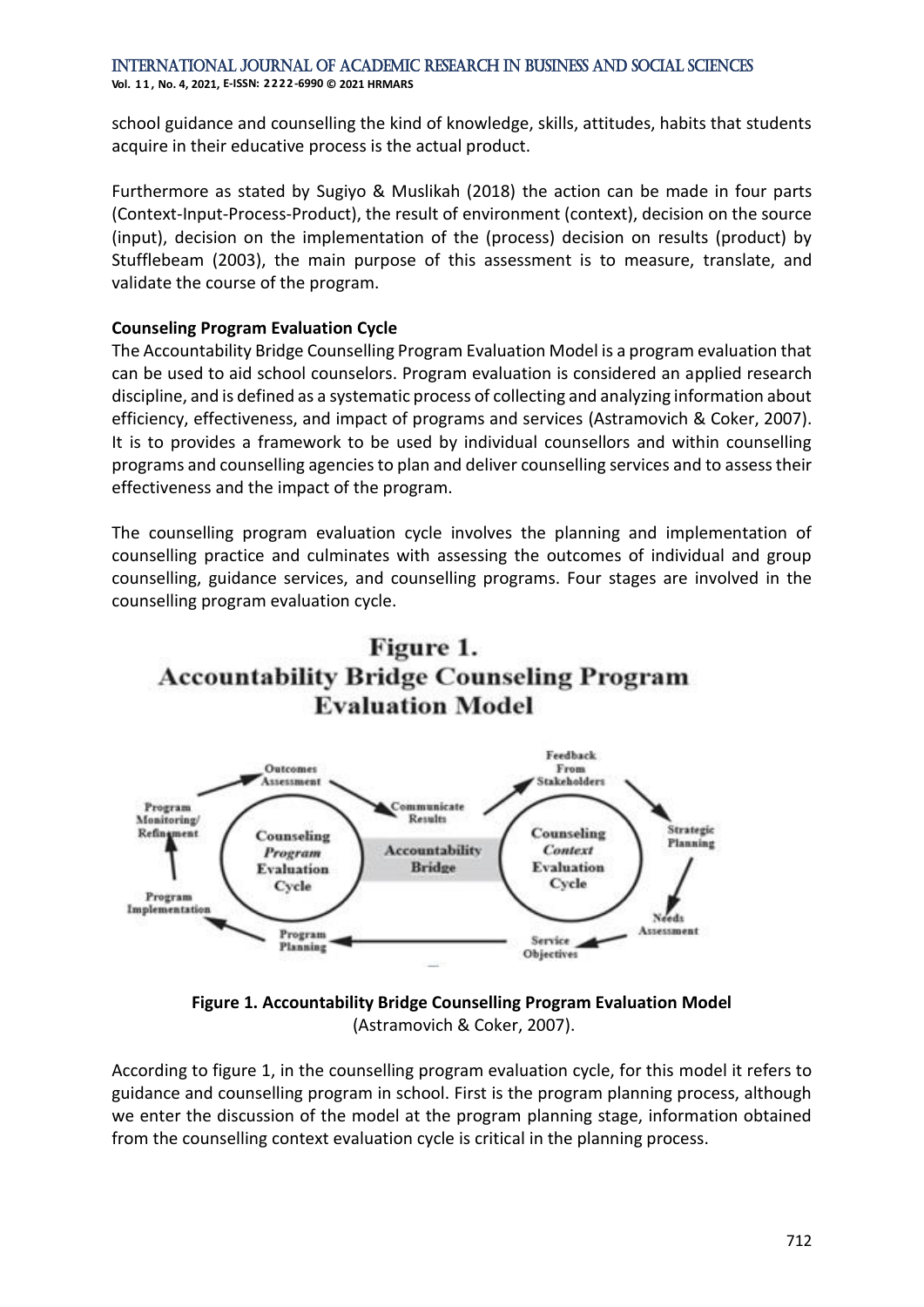**Vol. 1 1 , No. 4, 2021, E-ISSN: 2222-6990 © 2021 HRMARS**

#### **Research Design**

The study uses qualitative approach which typically studies people or systems by interacting with and observing the participants in their natural environment and focusing on their meanings and interpretations (Nkala, 2014).

The purpose of the research interview is to explore the views, experiences, beliefs and/or motivations of individuals on specific matters. Qualitative methods, such as interviews, are believed to provide a 'deeper' understanding of social phenomena.

Hence, the qualitative approach was pertinent to this study because the researcher will study the participants' experiences as they occurred in natural settings, that is, in Malaysian secondary schools where the guidance and counseling strategy was implemented to maintain positive discipline. This enabled the researcher to gain an insider's view of the problem under study.

#### **Conclusion**

In Malaysia, guidance and counseling services are recognized as an integral part of the total educational program and as effective means to maximize student success and student behavior. The continuous improvement and revision of school guidance and counseling services are needed in ensuring quality professional services are maintained.

School counseling services in Malaysian schools have gone through many stages and milestones, but there are still many challenges to be faced. School counselors must be accepted as essential partners in the challenge to improve educational opportunities of students in their future careers. Continued support and collaboration from all parties especially the Malaysian government is crucial to enhance the status and implementation of guidance and counseling services in Malaysian schools.

It is hoped that the findings of this study will enable students to understand, to create awareness among students about the effectiveness of the guidance and counselling programme in the management of student to avoid the disciplinary issues. In addition, this study is also hoped to be used by schools to formulate, enhance, and implement disciplinary rules, intervention programmes and safety measures to create a safe school environment.

Besides, the finding of this study is hoped to be used and guided by the Ministry of Education Malaysia to develop programmes and measures to address disciplinary issues in schools, develop training programmes on prevention among guidance and counsellors to provide guidelines common to all schools to deal with the issues.

#### **Acknowledgement**

I owe a profound gratitude to several special individuals for their support and the motivation given to me during this educational endeavor. A special thanks goes to the three-school counsellor, three staff from Education Department where the research for pilot test where this study was carried out. I truly appreciate their support, time, cooperation and courtesy to me.